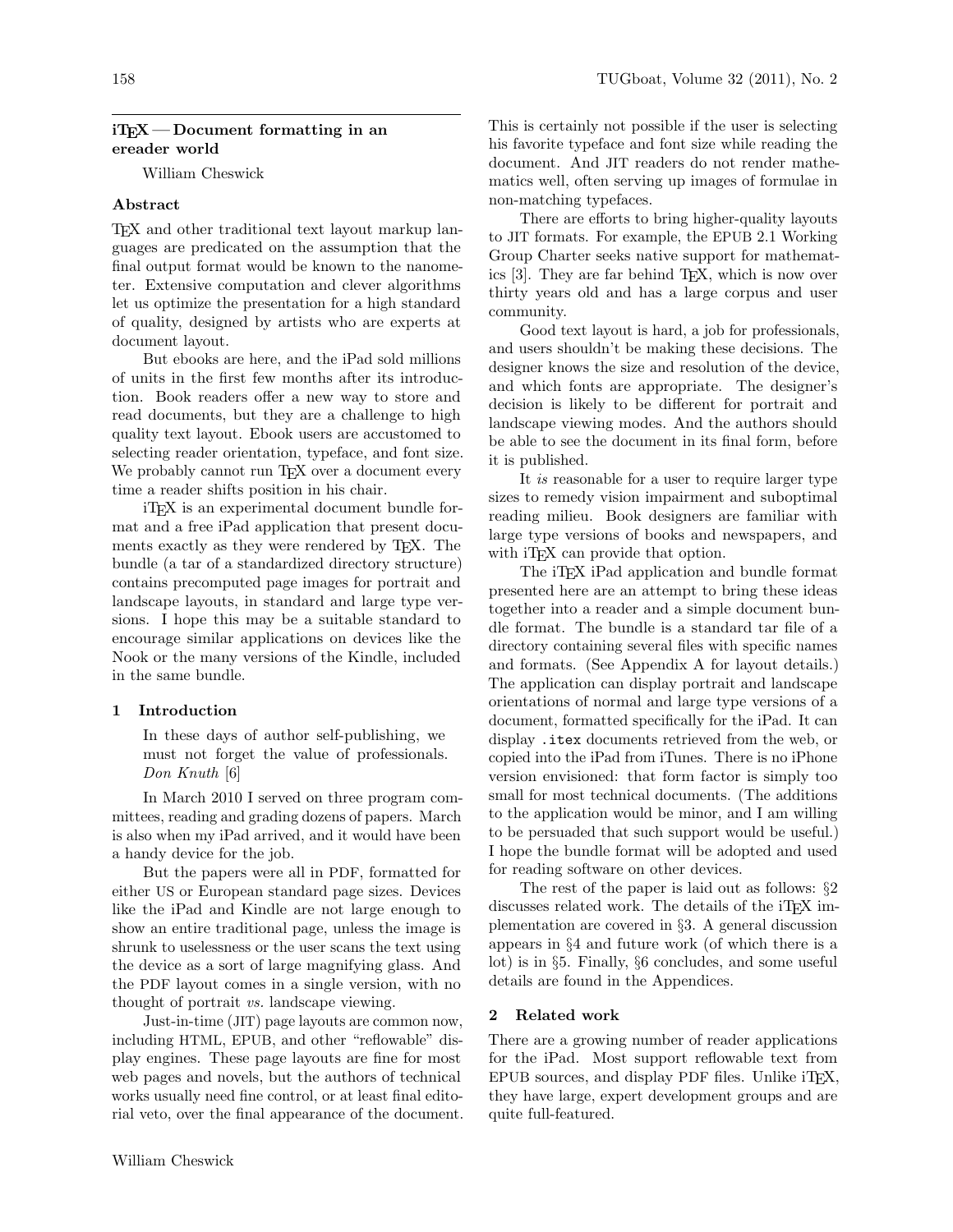Apple's iBooks and the Kindle application are two major readers. *iBooks* will display purchases from the iTunes store (some are free), as well as PDF and EPUB texts. The latter are now available from their Pages program, as well. PDFs are displayed as a shrunken page and one can use a two-finger gesture to zoom in. PDFs formatted for the iPad portrait size are displayed correctly. Double-taps zoom in a bit. Landscape display shows the portrait image, letterboxed, i.e. it is much smaller. iBooks uses page numbers, with different document lengths for the two orientations, which is also what iT<sub>EX</sub> does. It is not entirely clear to me how the page correspondence between portrait and landscape is accomplished, but it comes out about right.

The Kindle normally displays books purchased from Amazon's store. There is also a conversion service for downloading PDF documents for a small charge. PDFs can be loaded into the Kindle through a USB device without charge. Page position on the Kindle is shown as a percentage of progress through the document. Rotation of the iPad preserves the first word on the page.

The Stanza application offers access to a number of booksellers as well as open sources like Project Gutenberg. The portrait/landscape positions correlate well. Page numbers are confusing, and progress percentage is also shown.

arXiver offers access to the arXiV of scientific preprints [4]. It displays PDF versions of the documents, computed for page-size display and reduced on the iPad.

Kaveh Bazargan anticipated this iT<sub>E</sub>X work by a year [1]. At River Valley Technologies they process the original "author" T<sub>E</sub>X into XML, and then have an engine that automatically processes the XML into "slave" TEX and then PDF. These latter steps are amenable to implementation in an iPhone, and they demonstrate a nice result. The images are rapidly recomputed on-the-fly for orientation changes. This is quite a tour de force, but it seems like a lot of extra work, and the translation to a simpler TFX may induce errors. This seems a bit unwieldy to me, but perhaps they are on the right track.

The present work should not be confused with Don Knuth's vaporware, i(whistle)TEX [7].

# 3 Implementation

#### 3.1 Where to process the T<sub>F</sub>X?

iTEX's goals raise some interesting design decisions. In particular, where and when should T<sub>E</sub>X be run, and what exactly should the reader application do?

One possibility is to feed the document to the  $iPad$  and implement  $(LA)TFX$  in its full glory there. That certainly makes all the information available to the reader, and the document is compact. But the TEX system is large, and the iPad is meant to be a simple device, mostly dealing with user interface issues. The CPU is fast, but not that fast, and there are battery life concerns when using a lot of CPU power.

Also, the author doesn't get to see the final result without an iPad. And document generation often involves a number of other utilities. In our firewalls book [2] we use gv, bibtex, grap, pic, sed, grep, awk, convert, and about a dozen scripts for fixing the glossary, acronyms, generating the index, etc. These would not be available on the iPad: it is not a software development machine.

A second approach is to download the DVI files to the reader, and perform the rendering step there. This seems more promising: the layout work has been done, the DVI file is easily compressed, and all that is left is the font generation and placement. One could even use the resident Apple fonts, which would add a consistent feel to the application with Apple's efforts towards a uniform user experience.

It does mean that special fonts will have to be computed and loaded. In normal TEX processing, this may involve Metafont calls and libraries of precomputed font information. This seems like a lot to have to load into the iPad, and a source of reader disappointment if the proper fonts are missing.

It also means that files needed by DVI \special commands have to be downloaded somehow as well, and the iPad/DVI processor has to keep up with new specials.

For these reasons I chose to generate the images at the source, where the user is already accustomed to formatting his documents. The interface is much cleaner, which simplifies the application considerably. (It also would make redaction foolproof, since there is no hidden text.) But this approach does discard information that a good reader could use, so it will have to be augmented in the future (see  $\S5$ ).

#### 3.2 Page image production

The production of quality page images from DVI would seem easy, but I ran into problems. When open source's thousand flowers bloom, which one do you pick?

I started with dvi2bitmap, but that turned out to be fairly rudimentary, creating output reminiscent of DECwriter printers. Greyscale and anti-aliasing were not available, nor was processing of most important \special commands.

Dvips post-processed with  $qv$  to generate PNG files worked fairly well, and could have been made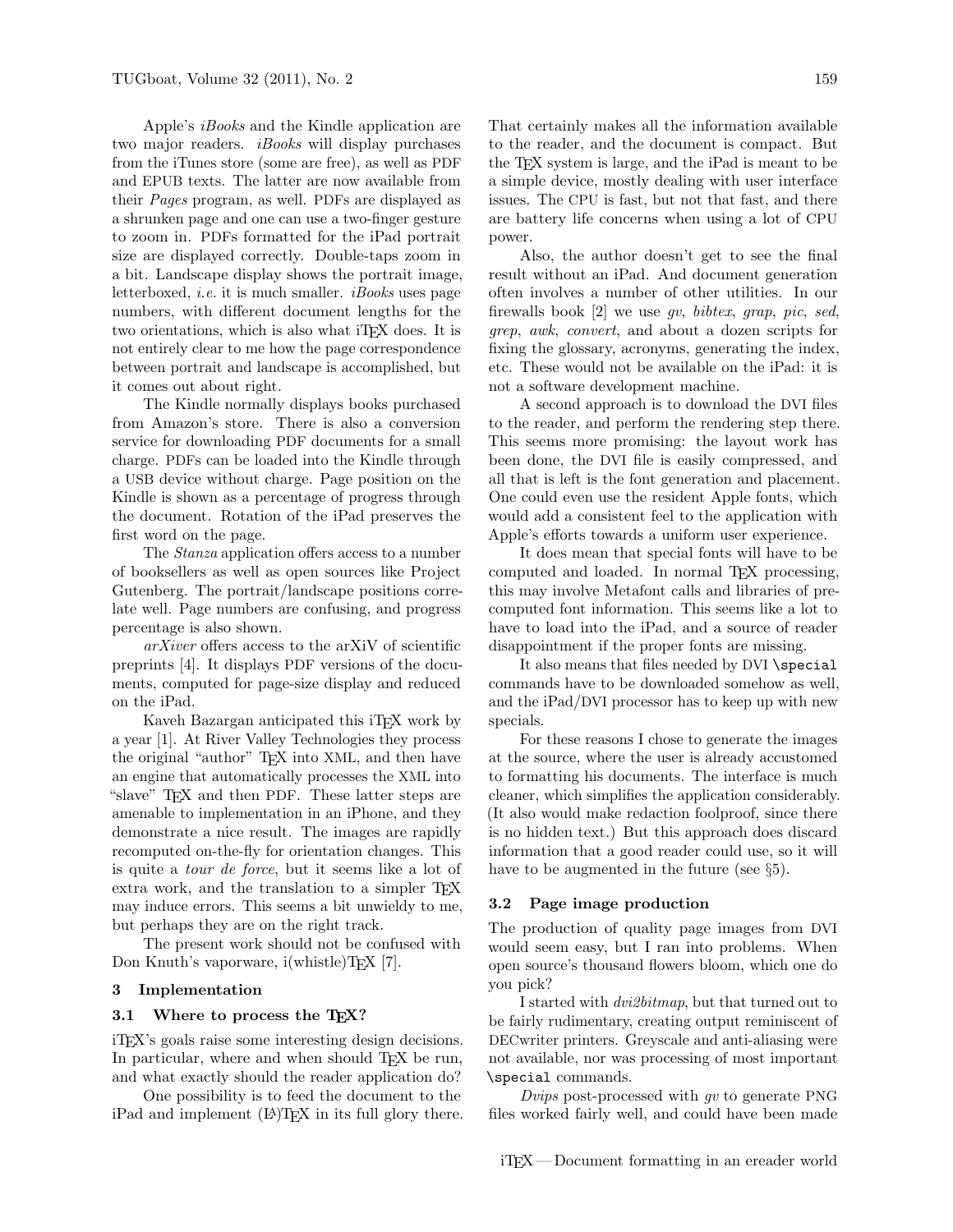

Figure 1: Portrait view of a document page, with navigation bar and page selection slider.

to work. But there was a lot of mechanism there, and it was slow and fairly unwieldy. It does support all the PostScript-related \special commands, and may ultimately be the process of choice.

Finally I found dvipng, and it works well, creating the anti-aliased characters that rival Apple's own on the iPad. (The dvi2bitmap man page should have a pointer to *dvipng*.) Dvipng does have some bugs – one of my PostScript images causes it to crash, for example—but it will be the basis for a *dviitex* (see below). The program *genitex* is a crude prototype script that generates an iT<sub>E</sub>X bundle from many LATEX files. See http://www.cheswick.com/itex for details.

## 3.3 The iPad application

The iPad application is a pretty standard reader. It has a library screen (currently unsortable) and traditional navigation bars to change screens. Pages are turned with a flick of the finger, and a tap on the document display shows or hides the page slider at the bottom and navigation bar at the top. A navigation bar entry selects different versions, such as

large type or others that may be supplied. Figures 1 and 2 display portrait and landscape displays of a version of this paper.

The app displays bundles downloaded into the app or by a web browser. Any file with an extension of .itex or .iTeX will be scanned and installed in the iTEX library on the iPad. Malformed bundles are skipped, with an error message.

The iT<sub>E</sub>X library is displayed when the app is started. Bundles may be downloaded, replaced, or deleted with the usual iPad gestures.  $i$ T<sub>F</sub>X documents are keyed with the title and author: identical title/author pairs are deemed to be the same document, and only one is stored in the library.

### 4 Discussion

iTEX requires the generation of a fair number of final documents. In the simplest case, a technical document is likely to be generated for 8.5x11 inch format (or A4), plus two versions for the iPad. If a large type version is generated, that is two more LATEX runs. As more devices are supported, perhaps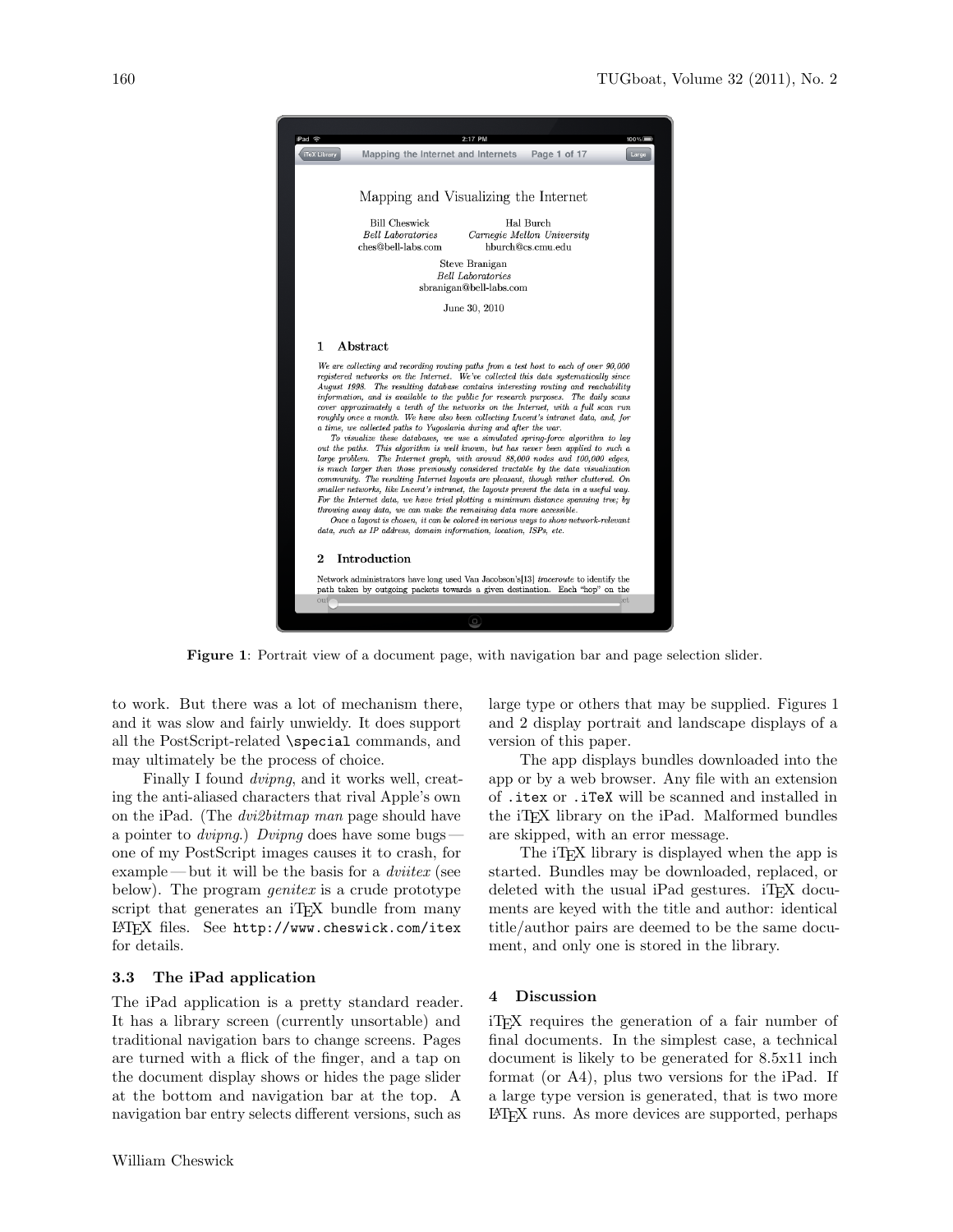

Figure 2: Landscape view of a document page, with large text size selected.

including a "retina" version of the iPad someday, the iTEX bundle will grow to considerable size.

I don't consider this size to be a real problem. Download times will increase, though probably not significantly for WiFi and hardwired downloads. The iPad app uses only the relevant versions and discards the rest after download. If size becomes a problem, separate iT<sub>F</sub>X bundles could be offered for differing devices.

More important is the problem of generating multiple documents of varying format from the same source. There is trouble enough chasing down all the TEX nits (like overfull hboxes) when the final version of a document is ready to go. iTEX offers many more opportunities for these, since one is now generating a page-size version of the document, plus four versions just for the iPad. For really serious typographers, this requires human judgement for each version, and it is possible that the problem is over-constrained, that there is no single LATEX source file that will look good in all versions. The page designer may have to cut TEX a little extra slack in the layout settings of some of the versions for author usability and automation schemes. It remains to be seen if the automated results work well enough.

Page numbers present a problem. In the current iTEX implementation, a document can have four different page lengths. When one changes orientation or type size, what is the appropriate page number to switch to? At present iT<sub>EX</sub> estimates based on the percentage distance through the document, which seems to work well enough for the reader.

But how do we convey document position to someone else? "There is a typo at the bottom of page 4" doesn't work unless we refer to the device, device version, orientation, and text size version as well.

It would be nice to have a url format that gives word- or at least paragraph-position. TEX could collect this information by marking each word and passing the information on in the DVI file for processing.

iTEX has been available in the Apple app store since February 2011. There have been quite a number of downloads from non-English speaking countries. This raises the point that iT<sub>EX</sub> documents and the app have almost no linkage to the English language. Other than file names (UTF-8 is processed) and error messages, and the order in which pages are presented, iTEX has no need to know what language is presented, since they are just a series of images. It might be useful to supply an option in the iT<sub>E</sub>X bundle indicating that the document creator wishes the document to be displayed starting at the "right" end.

Apple does provide an easy means for internationalizing text in the error messages, and I should implement that.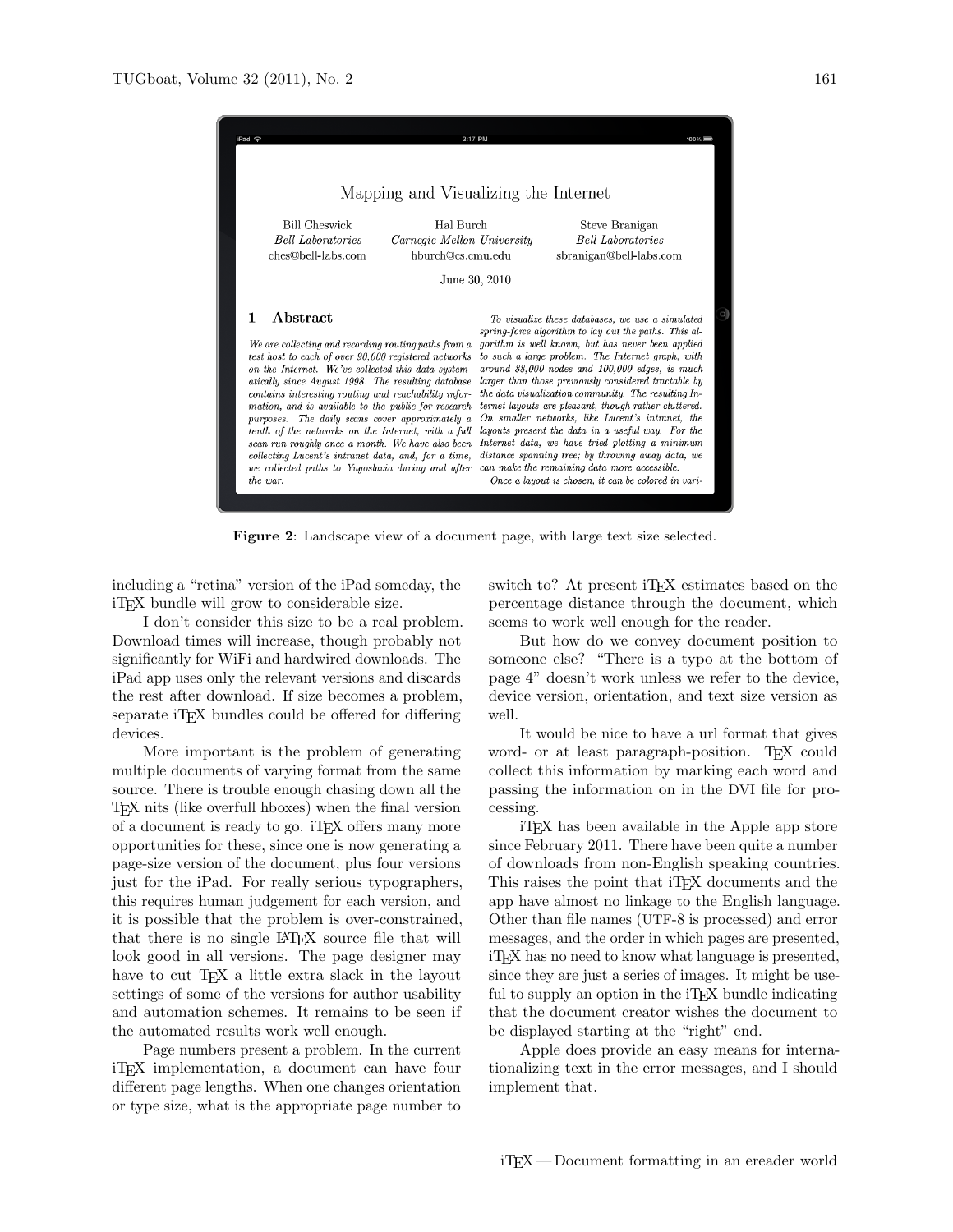# 5 Future work

# 5.1 Improving the application

The iT<sub>EX</sub> iPad application is an implementation of a simple reader, the product of my first Objective C project. While it has the basic features of a reader and is quite usable as such, it could use a fair amount of polish.

At present, the iTEX bundle stores a version of the document as a sequence of PNG images in a directory. These files could be replaced by a single PDF for each version and orientation. The next version will support this. More importantly, there is a lot of semantic data available during TEX processing that is or could be captured in the DVI file and provided to the application in a separate file, one per page, regardless of PDF/PNG choice.

For example, one cannot zoom into the precomputed text in iTEX. If the designer did his job correctly, it shouldn't be necessary, and large type versions should help those with vision impairments. But images and graphs certainly should be selectable, and viewed at arbitrary zoom levels. I expect to include EPS versions of these, and let the reader access them.

Other features are needed: words, footnotes, bibliographic references, glossary entries, and urls should be active and tap-able. Selected text should be paste-able elsewhere on the iPad. No search function is available at this time. And it would be nice to have a note-taking and commentary feature, something that would have been very handy while I was reviewing papers.

The page images that iPad handles contain none of this information — it will have to be supplied separately. It will contain a list of rectangles for each word on the page and properties for each rectangle, and should be easily processed by the application each time the screen is touched. The precise format and contents of this information needs to be determined. I plan to modify *dvipng* into a new program, dviitex, to provide this data.

It might be useful to compute even more versions of a document, perhaps with extra-large font. This adds to the bundle length and generation time, but might be worthwhile for some reason. iT<sub>EX</sub> places no specific limit on the number and names of versions available, although the navigation bar software will eventually have too much to handle nicely.

# 5.2 New devices

Since the iPhone 4 doubled its screen resolution over previous versions (the "retina" version), the same is likely to happen on some future version of the iPad. Document designers will care — the current iPad has only 132 DPI and hence needs low-resolution fonts like Lucida Bright. The iPad application will need modifications to deal with this.

If the iTEX idea is successful, there ought to be applications for the Kindle, and other reading devices. These devices have other challenges for the document style designers, such as monochrome-only displays with limited greyscale support.

### 5.3 TEX library access

Adrian Petrescu has been thinking along similar lines, for the Kindle [8]. But he has suggested making a browser for arXiV, with a server that translates the arXiV text and downloads it into the device. This is a terrific idea, and I am planning to implement an arXiV browser window in the iT<sub>EX</sub> application and put up such a translator (with appropriate security, of course). I hope our two efforts can merge. The automated translator genitex mentioned in §3 could use some help from people with good LAT<sub>EX</sub> hacking skills.

I understand that Project Gutenberg may also be converting to LATEX. If so, a similar browser would be appropriate for their library as well.

### 6 Conclusion

iTEX was a useful project to help get me up to speed on programming iPhones and the iPad. After several months of intensive programming, I have a fair grasp of the Objective C language and many of the Apple libraries and UI design ideas. It was the first radically different language I have learned in twenty-five years.

But I think iT<sub>F</sub>X may fill a need, and perhaps will form the basis for a useful documentation publication format. I am prepared to work hard on supporting that effort, if there is sufficient interest. If not, I have other applications in mind, and this project was fun.

#### Acknowledgements

Without Dave Kormann's help, I never would have made a dent in Objective C: the documentation just isn't that clear.

Adrian Petrescu mentioned ideas about the Kindle and especially the arXiV access. I hope we can work together on this.

My thanks also to Barbara Beeton, Boris Veytsman, Will Robertson, Alexis Shaw, and to several other helpful folks who offered suggestions and comments at the TEX Users Group Meeting in San Francisco in June 2010. Barbara Beeton and Brian Clapper provided editing help as well.